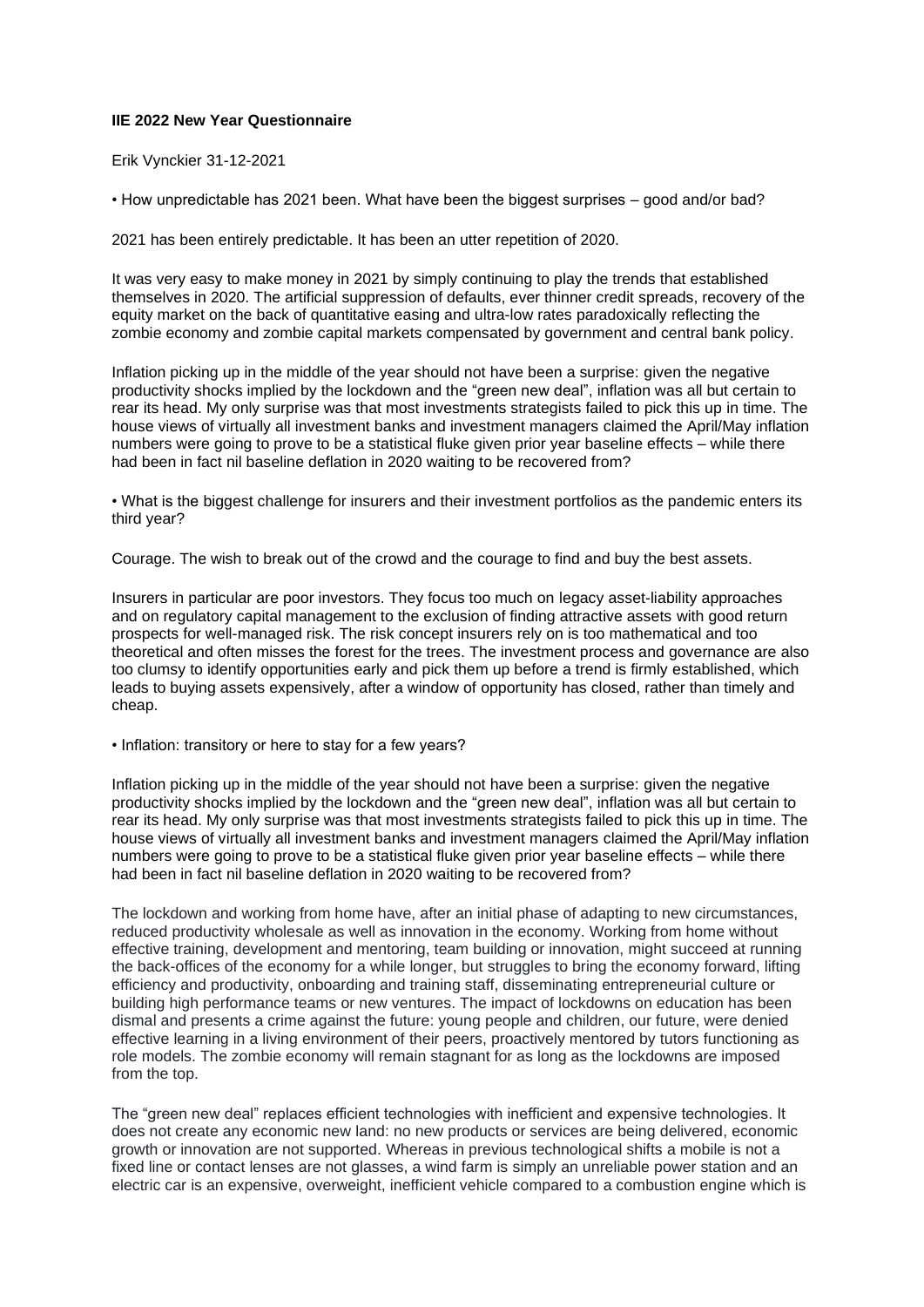cheaper in purchase and cheaper in running cost, besides paying considerable exploration licenses and production royalties on oil and gas and taxes at the pump to the benefit of the community. Therefore there is a persistent upward trend in all costs of all products that take up resources of any kind, transportation, heating, utilities such as electric power and the industrial manufacturing and services that are built on those. So, the negative productivity shock, a self-inflicted own goal, is both real and persistent.

• What are your predictions for interest rates in 2022?

Up in US\$ to handle rampant inflation and a recovering economy facing man-made bottlenecks, but continuing to be manipulated in negative real, even nominal territory in the  $\epsilon$  zone, where the malaise is now generic following the failure of Merkel to reform the German economy and the installation since of a red-green government pursuing utopic ideals in Germany and for the European Union. Let's not blend out that inflation is the friend of over-indebted governments worldwide and "independent" central banks are their partners in this game.

For the time being, Boris Johnson is also clinging to the utopic view counter to the logic of Brexit but is at least partially neutered by his backbench parliamentary party. In the US, Congress – in particular the Senate – is mounting a significant challenge to the equally utopic Biden administration, where a thin democrat majority may be overturned in November 2022 mid-term elections.

• ESG and climate change have shot up the political and regulatory agendas. What impact is that having on investment strategies?

I suspect we have seen the high point of the ESG tide but I try to blend out the craze for ESG and find the poor judgements in its philosophy and execution. That's where both attractive assets are to be found and also hints at overvaluation, even imaginary valuations, may be spotted. The "green new deal" has already hit bottom in US congress but no doubt other countries will waste more money on poorly thought out plans, spending ever more funding for increasingly disappointing outcomes. Following political logic, the worse any outcome, the more funds are going to be channelled in a futile attempt to save the day and save face. Other countries like China and India will exploit the gaps left by European countries and companies to outsmart and outpace Europe.

So far, natural gas has been the biggest beneficiary from the craze for wind and solar projects which cannot survive without subsidies and even less without grid back-up given their failure to produce 24/7/365. Wind and solar are a Trojan Horse for gas. Add in the block on new natural gas exploration and production by the Biden administration and other ignorant governments. The gas market has immediately responded to the shortages with a massive price hike in natural gas and cost inflation in a number of dependent markets such as electric power and ammonia, urea and nitrate fertiliser, with a successful harvest next year hanging in balance.

China has been the beneficiary of the European car industry prematurely exiting combustion engines. Should electric vehicles not prove the way forward, China will dominate car manufacturing for the rest of the century now that the leading European manufacturers have dropped research and development in combustion technology, the most efficient engines of the day taking a complete well-to-wheels view. China is furthermore leading in coal combustion technology with the record breaking efficiencies of supercritical boilers and in other products requiring coal, such as steel manufacturing and electric vehicle batteries. Technically perfected combustion remains a crucial expertise in industrial and technological society which apparently, Europe has decided to do without. As an aside, note the geostrategic consequences: today's wars are fought and won with top quality steel weaponry and with fossil fuels powering offensive and defensive equipment in a mobile war zone.

India, Indonesia, even Japan and Dubai are also again investing in thermal coal power plants and will together with China drive demand for coal in the coming decades.

The USA will likely return to the shale gas market and regain energy independence as it did briefly before Biden locked the US oil and gas economy triggering inflation not seen in 40 years. This may occur as soon as 2022 or 2024 depending on the outcome of the mid-term and next presidential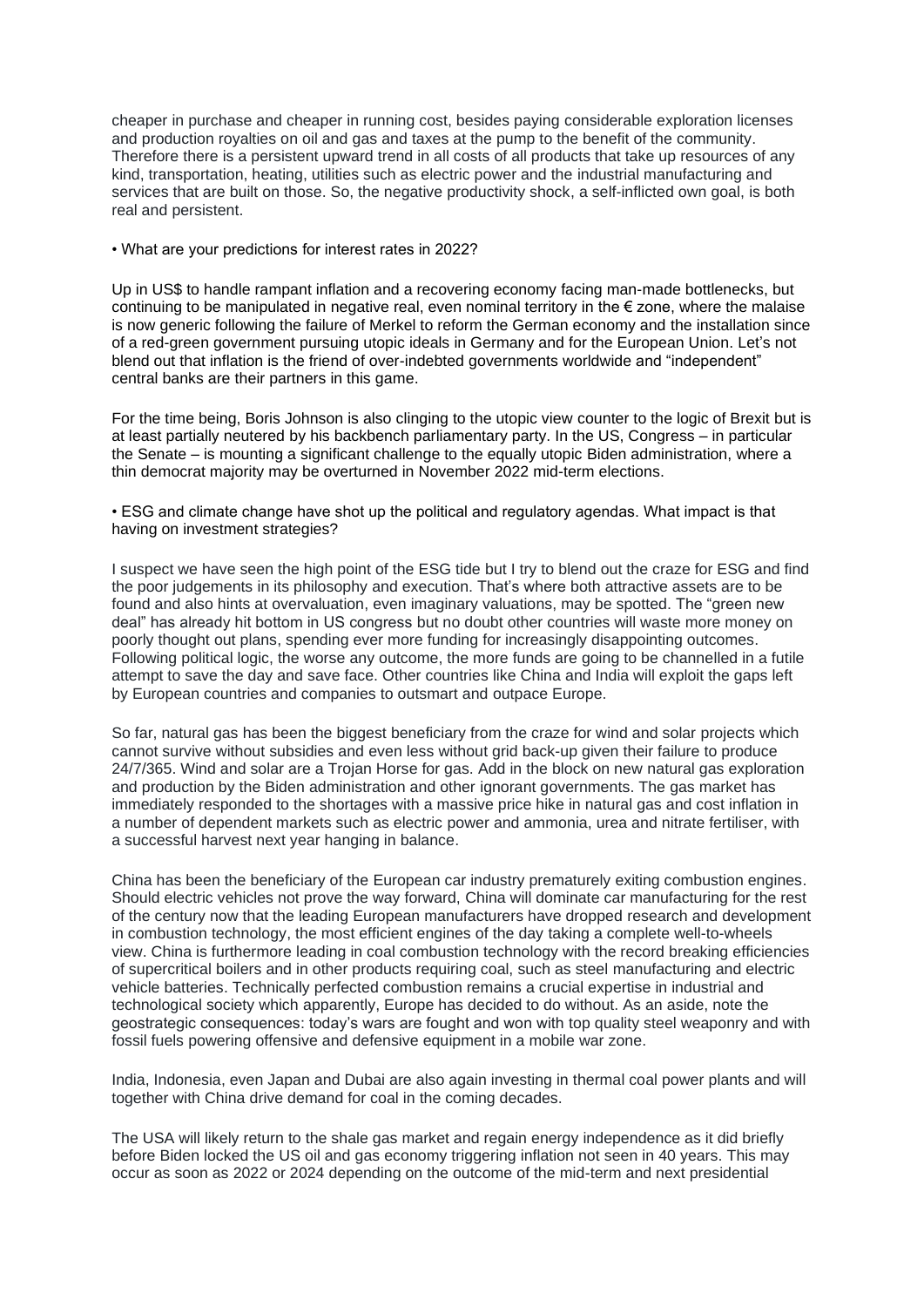elections. In case of a republican victory, count on Congress and the White House switching the US back to putting America first and prioritising US energy independence. Oil and gas will continue to grow in the 21st century, likely being produced by nationalised owners of assets, like Norway and Saudi Arabia. Sadly, the UK has given up on the North Sea, instead pouring concrete cemeteries in an attempt to support unreliable and unviable offshore wind farms.

Nuclear extensions of legacy nuclear plant and hydropower are interesting assets, whereas once the subsidies stop, wind and solar will end up as the ultimate stranded assets of the "green new deal". Russia and China are now leaders in nuclear technology completing projects on time and in budget. The trump cards are clearly being dealt again at the moment and those taking pragmatic approaches ahead of ideology stand to reshape the world economy to their benefit.

• What will be the biggest changes for you in the "new normal" of hybrid working?

Getting people back to the office, which is where real team work and creation occur. Countries who step out of the self-inflicted crisis mode first, will grow harder and innovate more, leaving the rest of the world lagging economically.

• What future for business travel? Are you looking forward to stepping back on a plane or is it Zoom all the way?

Healthy people if anything improve their natural immune system with travel abroad and mixing with other populations, far better than with an artificial, underdeveloped, poorly tested vaccine. Viruses are a natural, automatic appearance in any living multicellular organism given our biochemical make-up with DNA and RNA naturally abundant in every cell of our bodies and those of any other living creature in our immediate environment. Expecting a life free from viral and bacterial infections is a biochemical impossibility. I have no clue why we ambition the utopia of a virus free society which is simply not achievable and frankly not worth it, if purchased at the cost of crippling life-threatening diseases such as vaccine-induced strokes and the cardiac infections myocarditis and pericarditis. Politicians have foolishly underwritten an unachievable benchmark of immortality which has destroyed economic, social, educational and cultural life.

Business travel is much more effective in establishing new business contacts, innovating projects and productive and profitable growth. The world has been at a standstill. Those that have the courage to venture out first, inherit the world.

It is imperative that politicians stop fuelling the deliberate panic with irrelevant, unscientific factoids and fake information, in return to a rational, researched and far-sighted approach to health, when the dominant causes of death, namely cardiovascular diseases and cancer affecting the frail and elderly, have not changed at all during the pandemic.

• What is your New Year resolution when it comes to insurance portfolio management in 2022?

Finding superb assets at cheap prices. The asset management industry has given up on this task, but they are out there.

There are opportunities in private debt, private equity, transitional real estate, inventory and invoice financing, certain infrastructure and certain fintech funding. At the same time, most venture and startup capital seems not intent on building new business with clients and cash flows but building bigger bankruptcies for when the bubble bursts. Active management based on research, expertise and selectivity is the order of the day.

• Any thoughts on when or how the Covid-19 pandemic will end?

The pandemic has ended. There is no objective endpoint to the social crisis which has been engineered on the back of the medical situation of March-April 2020. We have long since passed the endpoint of the medical emergency, in case one ever existed. We are subject to a crisis of